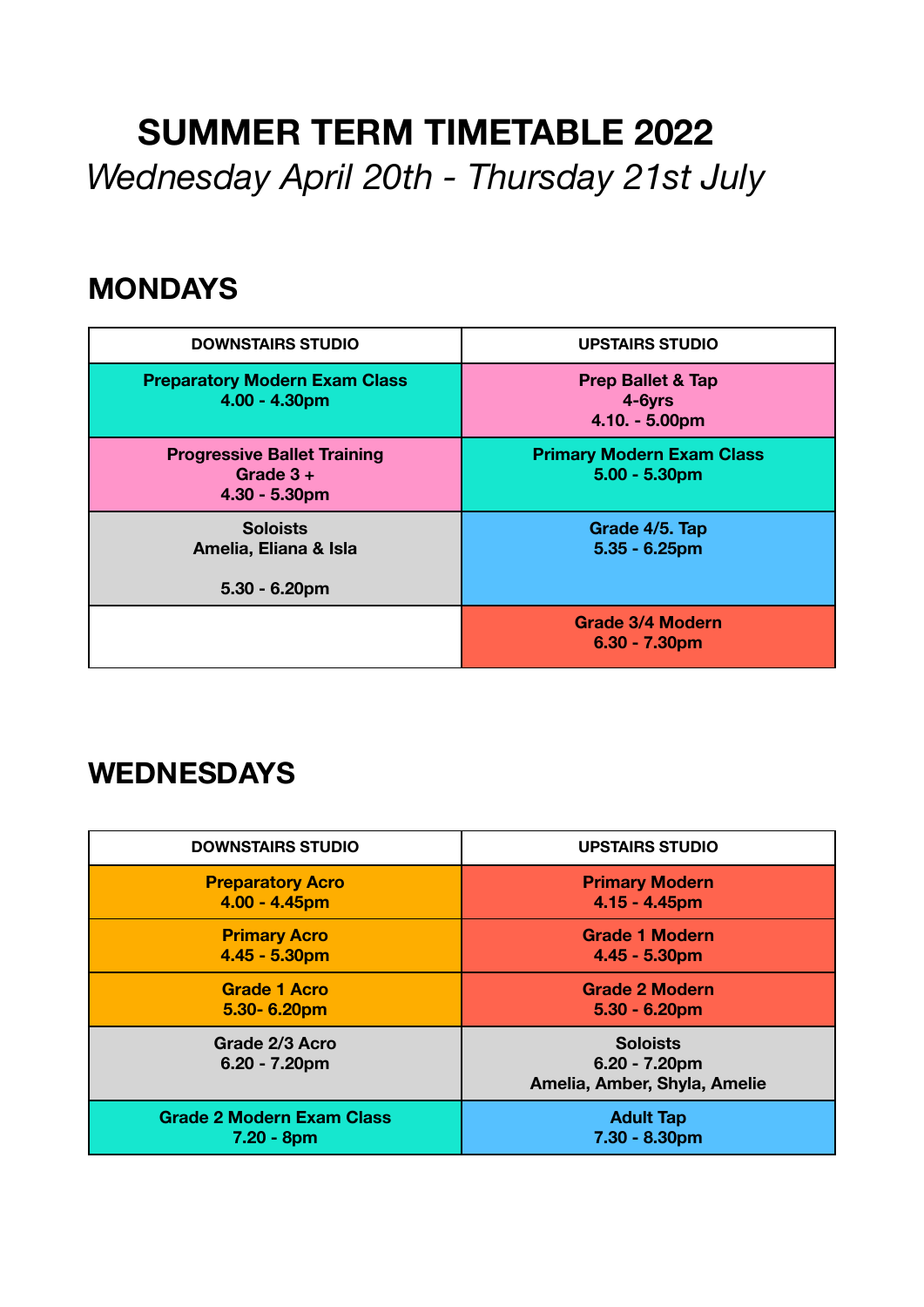## **THURSDAYS**

| <b>DOWNSTAIRS STUDIO</b>              | <b>UPSTAIRS STUDIO</b>           |  |
|---------------------------------------|----------------------------------|--|
| <b>Boys Only Dance</b><br>4.00-4.45pm |                                  |  |
| <b>Grade 1 Ballet Exam Class</b>      | <b>Primary Ballet</b>            |  |
| $4.45 - 5.15$ pm                      | $4.30 - 5.10pm$                  |  |
| <b>Grade 1 Ballet</b>                 | <b>Primary Tap &amp; Modern</b>  |  |
| $5.15 - 6.00pm$                       | $5.10 - 6.00$ pm                 |  |
| <b>Grade 5 Ballet Stretch</b>         | <b>Grade 1 Tap &amp; Modern</b>  |  |
| $6.30 - 7.00pm$                       | $6.00 - 6.50pm$                  |  |
| <b>Grade 5 Ballet</b>                 | <b>Grade 2 Ballet Exam Class</b> |  |
| $7.00 - 8.00pm$                       | $6.50 - 7.30pm$                  |  |
| <b>Pointe Work</b>                    | <b>Grade 3 Ballet Exam Class</b> |  |
| $8.00 - 8.30pm$                       | $7.30 - 8.10pm$                  |  |

# **SATURDAYS**

| <b>DOWNSTAIRS STUDIO</b>                                          | <b>UPSTAIRS STUDIO</b>                                           | <b>UPSTAIRS YELLOW</b><br><b>ROOM</b>                                                        |
|-------------------------------------------------------------------|------------------------------------------------------------------|----------------------------------------------------------------------------------------------|
| <b>Little Swans Ballet &amp; Tap</b><br>9.00-9.45am<br>Age 2-3yrs | Pre - Preparatory Ballet & Tap<br>$9.00 - 9.45$ am<br>Age 4-5yrs |                                                                                              |
|                                                                   | <b>Prep Ballet Exam Class</b>                                    |                                                                                              |
| <b>U10's Comp Class</b>                                           | $9.45 - 10.15$ am                                                |                                                                                              |
| 9.45am - 11.00am                                                  | <b>Preparatory Ballet</b><br>10.15 - 11.00am<br>Age 5-6yrs       | U14's Song and<br><b>Dance Trio</b><br>10.30 - 11.00am<br>Amelia, Flora &<br><b>Florence</b> |
| <b>Junior (A) Tap</b><br>Grade 1 & 2 Tap<br>11.00 - 11.45am       | <b>Primary Ballet</b><br>11.00 - 11.40am<br>Age 7yrs+            | <b>Soloist</b><br>11.00 - 11.40am<br>Marian & Zizha                                          |